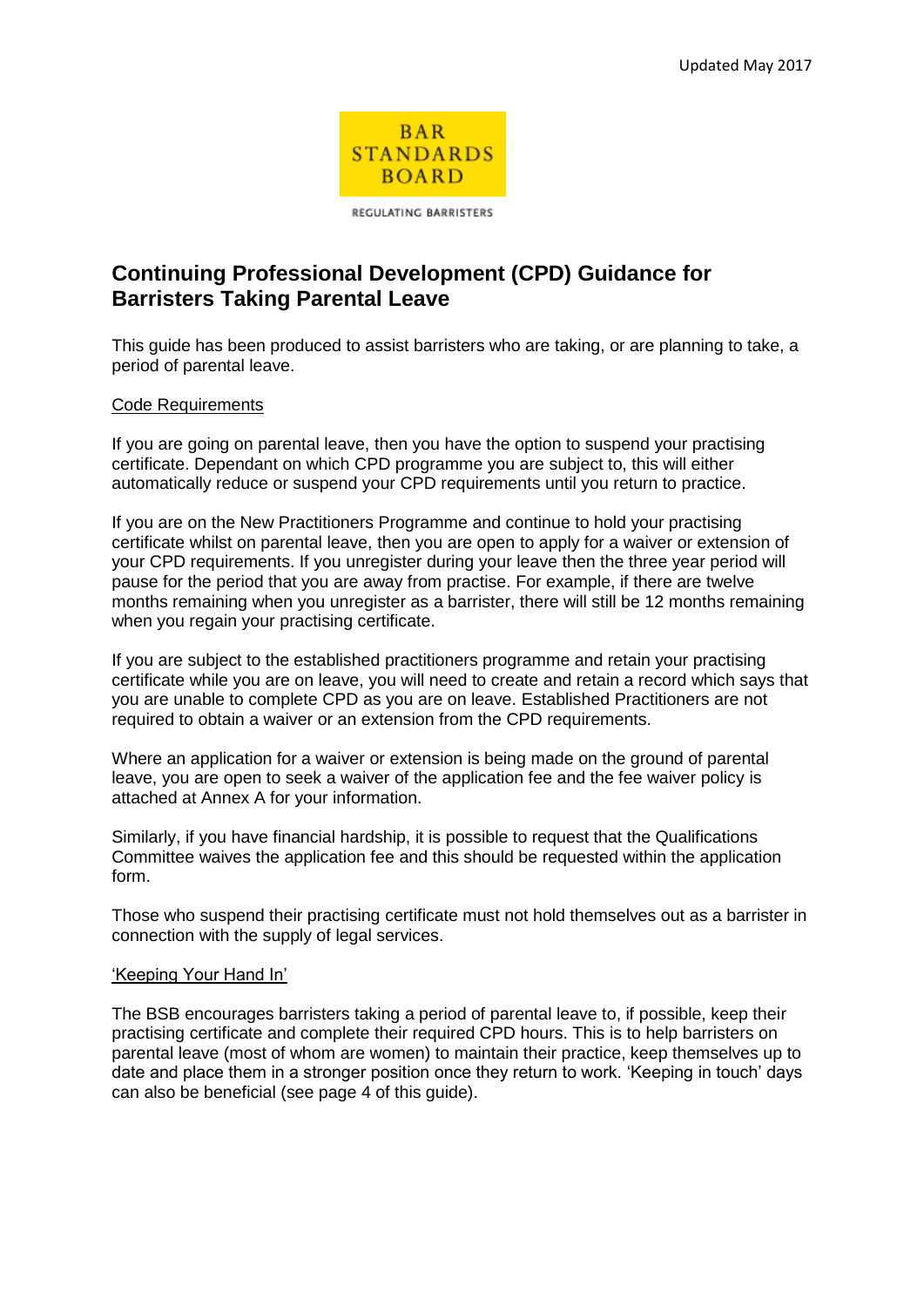# The Data

The retention of women at the self-employed Bar is a problem: The 2011 Biennial Survey of the Bar<sup>1</sup> showed that numbers of female barristers decline after approximately 12 years' experience. This drop-off point may coincide with the time at which many women decide to start a family. If women do have children, they are far more likely to take main responsibility for providing and organising childcare (two thirds of female barristers with children do this, compared to just four per cent of men)<sup>2</sup> In turn, this means that only 12.3% of self-employed QCs are female (compared to the 32.5% of all self-employed barristers who are female) $3$ .

# Online and Distance Learning CPD Providers

You do not necessarily have to pay a lot of money or travel to classrooms or lecture halls to comply with your CPD requirements. There are many various CPD providers who provide courses online. Here is list of online and/or distance learning CPD Providers.

#### **Please note that this list is a guide only and is not exhaustive. The BSB does not endorse or recommend these CPD Providers over other CPD Providers.**

Online CPD Providers:

- Infolaw Limited [www.infolaw.co.uk/cpd](http://www.infolaw.co.uk/cpd)
- Amanda Millmore [www.Legaltraining.co.uk](http://www.legaltraining.co.uk/)
- Family Law Week [www.familylawweek.co.uk/site.aspx?i=ed68394](http://www.familylawweek.co.uk/site.aspx?i=ed68394)
- Crimeline Training Limited [www.crimeline.info/courses](http://www.crimeline.info/courses)
- Stubb Legal Ltd [www.stubblegal.co.uk](http://www.stubblegal.co.uk/)
- Jordan Publishing Ltd [www.jordanpublishing.co.uk](http://www.jordanpublishing.co.uk/)

BSB: E&D Webinar:

BSB Webinar on Equality rules of the BSB Handbook – free

[http://ll5.workcaststr.net/10384/9039990667087490/media/10384\\_20120724101958\\_bar\\_st](http://ll5.workcaststr.net/10384/9039990667087490/media/10384_20120724101958_bar_standards_ondemand.mp4) [andards\\_ondemand.mp4](http://ll5.workcaststr.net/10384/9039990667087490/media/10384_20120724101958_bar_standards_ondemand.mp4)

1. Barristers' Working Lives – A Biennial Survey of the Bar 2011,

[www.barstandardsboard.org.uk/media/1385164/barristers\\_\\_working\\_lives\\_30.01.12\\_web.pdf](http://www.barstandardsboard.org.uk/media/1385164/barristers__working_lives_30.01.12_web.pdf)

2. Barristers' Working Lives – A Biennial Survey of the Bar 2011,

[www.barstandardsboard.org.uk/media/1385164/barristers\\_\\_working\\_lives\\_30.01.12\\_web.pdf](http://www.barstandardsboard.org.uk/media/1385164/barristers__working_lives_30.01.12_web.pdf)

3. Bar Barometer- Trends in the profile of the Bar 2014,

[https://www.barstandardsboard.org.uk/media/1599997/bsb\\_barometer\\_report\\_112pp\\_june\\_13.pdf](https://www.barstandardsboard.org.uk/media/1599997/bsb_barometer_report_112pp_june_13.pdf)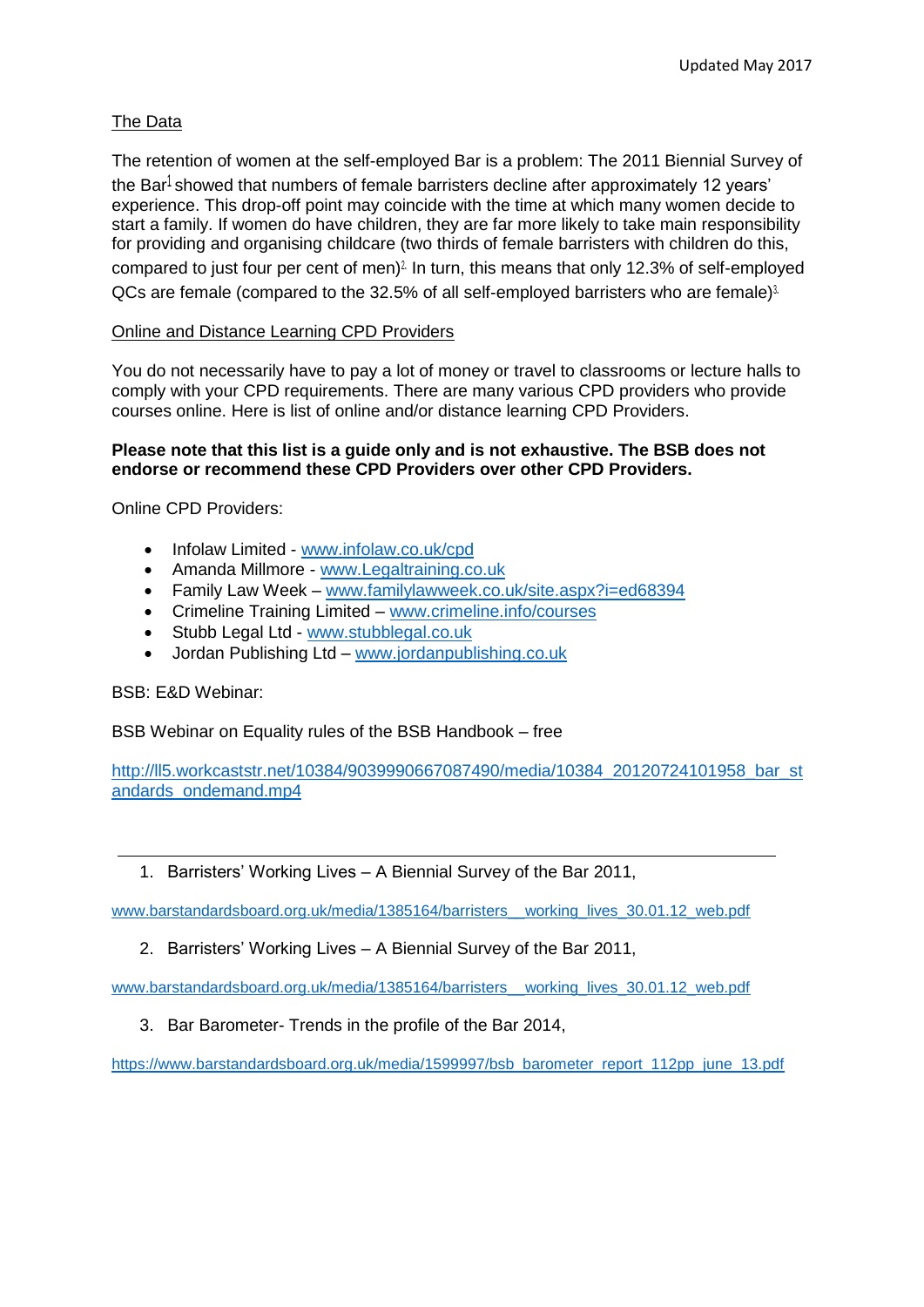#### DVDs/Videos/CD Roms

The Western Circuit (provides CDs and DVDs) - [www.westerncircuit.org.uk/](http://www.westerncircuit.org.uk/)

The South Eastern Circuit (DVDs of previous circuit lectures available to purchase) [www.southeastcircuit.org.uk/education/previous-south-eastern-circuit-lectures-available-to](http://www.southeastcircuit.org.uk/education/previous-south-eastern-circuit-lectures-available-to-purchase)[purchase.](http://www.southeastcircuit.org.uk/education/previous-south-eastern-circuit-lectures-available-to-purchase)

Gray's Inn (lectures on DVD) - <http://www.graysinn.org.uk/education/cpd>

#### Equality Rules in the BSB Handbook

There are a number of equality rules, introduced in September 2012, that have been designed to assist self-employed barristers with parental responsibilities. The rules at section rC110 require chambers to:

Have in place a written parental and adoption leave policy which covers:

i) The right of a member of chambers to return to chambers after a specified period (which must be at least 1 year) of parental or adoption leave

ii) The extent to which a member of chambers is or is not required to contribute to chambers' rent and expenses during parental leave. This includes, but is not limited to, the method of calculation of any waiver, reduction or reimbursement of chambers' rent and expenses during parental leave

iii) The procedure for dealing with grievances under the policy

iv) Chambers' commitment to review regularly the effectiveness of the policy

- Where rent is paid on a flat rate basis, chambers must offer members taking a period of parental leave, or leave following adoption, a minimum of 6 months free of chambers' rent.
- Chambers must have a written flexible working policy which covers the right of a member of chambers to take a career break, to work part time, to work flexible hours or to work from home to enable them to manage their family responsibilities or disability and remain in practice.
- If you have any queries or concerns about the approach your chambers is taking you can call the Bar Council's equality and diversity helpline for an anonymous and confidential discussion. The number is 0207 611 1310.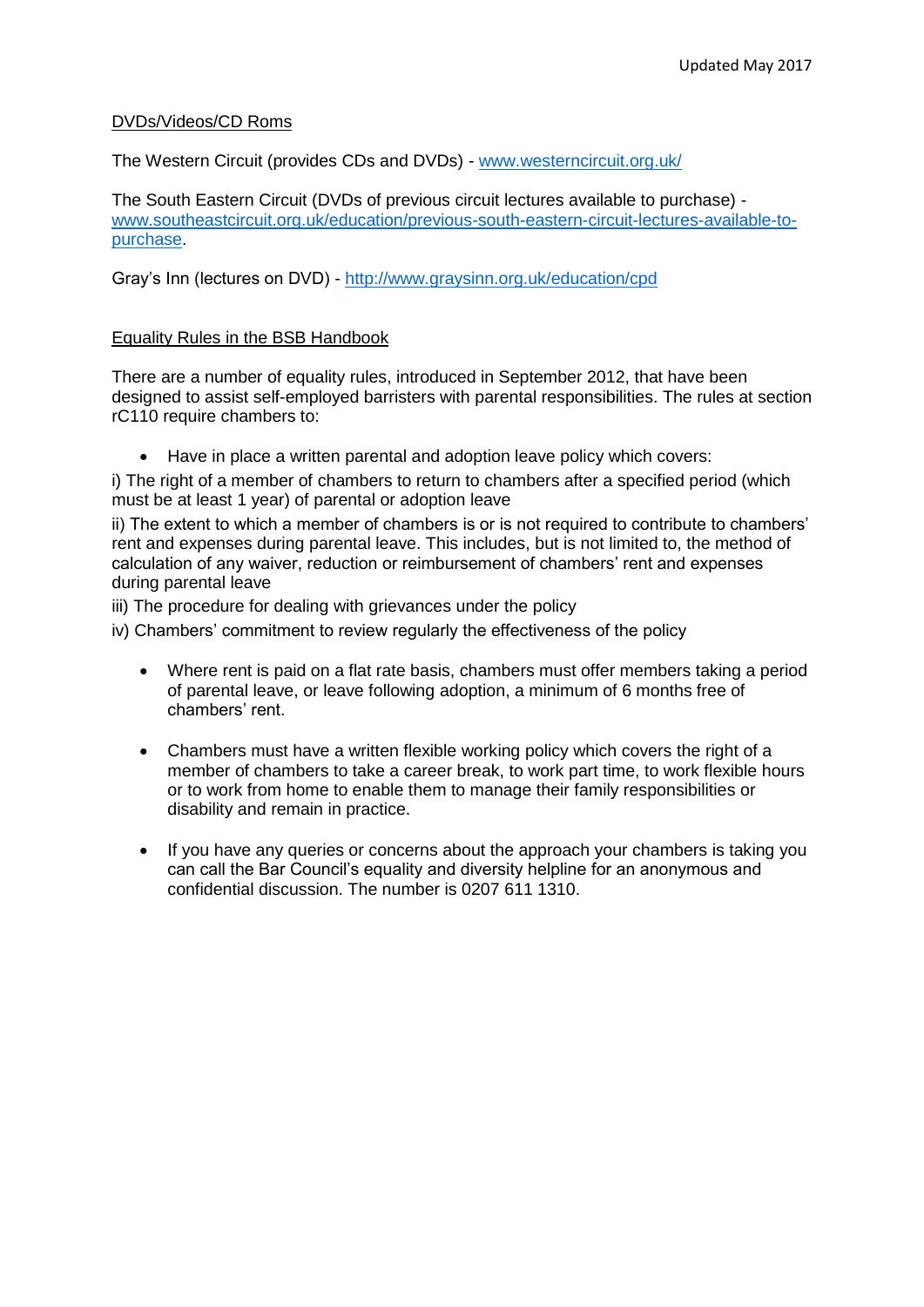#### 'Keeping in Touch' Days

Barristers taking a period of parental or adoption leave are encouraged to maintain contact with chambers. Keeping in touch (KIT) days are intended to help you keep in touch with your chambers and can help ease your return to work. You are allowed to work as a selfemployed person for up to 10 KIT days during your Maternity Allowance period without losing any MA. If you want to do any billable work during your KIT days then you will need your practising certificate and CPD hours to be up to date.

It is recommended that Heads of Chambers take steps to ensure that a member is:

- Offered opportunities to do appropriate work if this is requested;
- Invited to training events, social occasions, marketing events and chambers meetings;
- Consulted on any significant issues affecting the practice of chambers;

- Assisted with the re-establishment of their practice on return to work, including (where requested) the arrangement of a "practice meeting" with the relevant clerk within two weeks before the member returns to work.

Even if you have suspended your practising certificate (and hence your CPD requirements) and you are unsure as to when or whether you will return to practice, it is still recommended that you arrange a series of 'ice-breaker' sessions with your chambers with the aim of helping to make your return to work easier and less daunting.

#### Bar Standards Board Contact Details

For further information contact:

- For CPD Supervision / Compliance [cpdrecords@barstandardsboard.org.uk](mailto:cpdrecords@barstandardsboard.org.uk)
- For Equality & Diversity Jessica Prandle (Senior Policy Officer), [JPrandle@BarStandardsBoard.org.uk](mailto:JPrandle@BarStandardsBoard.org.uk) or [Equality@BarStandardsBoard.org.uk](mailto:Equality@BarStandardsBoard.org.uk)
- Bar Standards Board switchboard 0207 611 1444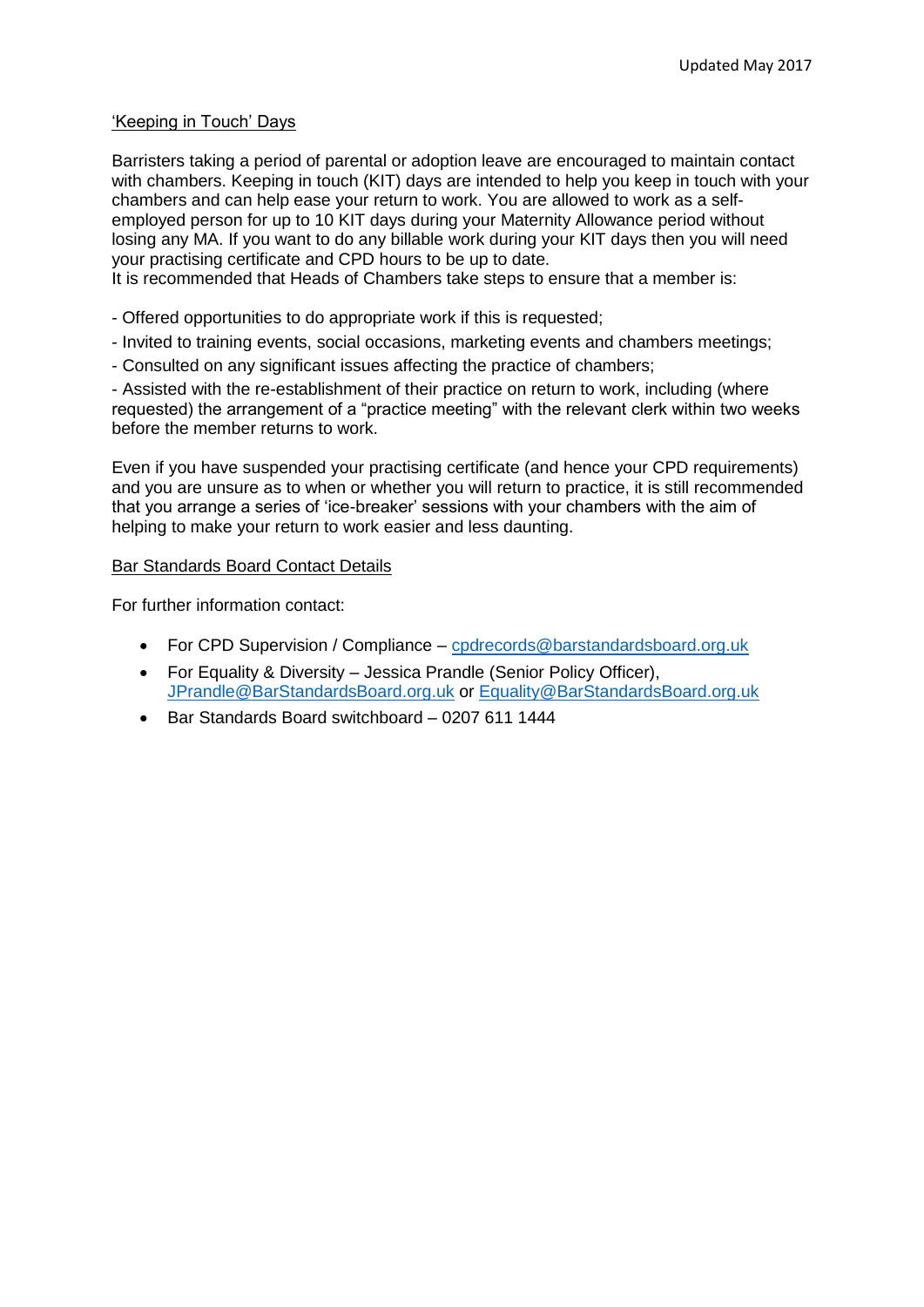# **Annex A: Qualifications Committee – Policy for Waiver of Application Fees Objectives of Application Fees and Waivers**

1. The objective of charging fees for applications to the Qualifications Committee is to seek to recover the full costs of the work by the Qualifications Committee and the Qualification Regulations section of the Bar Standards Board required to deal with the applications.

2. The current fees charged are set out on the declaration page at the end of each application form. Forms can be found on the BSB website:

[https://www.barstandardsboard.org.uk/qualifying-as-a-barrister/current-requirements/forms](https://www.barstandardsboard.org.uk/qualifying-as-a-barrister/current-requirements/forms-and-guidelines/applications-authorisations,-exemptions,-waivers-and-reviews/)[and-guidelines/applications-authorisations,-exemptions,-waivers-and-reviews/](https://www.barstandardsboard.org.uk/qualifying-as-a-barrister/current-requirements/forms-and-guidelines/applications-authorisations,-exemptions,-waivers-and-reviews/)

3. The Qualifications Committee has a discretion to waive the relevant application fee if it is satisfied that it is necessary to do so in order to avoid injustice or real hardship. This document sets out the factors to which the Committee will have regard when considering any application for a waiver of the relevant fee.

# **The Overriding Objective**

4. The overriding objective when considering any application for a fee waiver is to ensure fairness.

5. Ensuring fairness, includes, so far as is practicable, by:

i) recognising that the general rule is that those seeking a waiver from any rule or requirement should pay the relevant fee and that the granting of a fee waiver is an exceptional course which is required to be justified;

ii) taking into account the circumstances in which the need to make an application for which a waiver of the fee is sought has arisen, and the extent to which the applicant is responsible for these circumstances; and

iii) taking into account all the circumstances of the applicant, for example, where the applicant supplies evidence of receipt of a UK means-tested benefit (e.g. Income Support, Housing Benefit, Income based Jobseekers Allowance), or an equivalent benefit received overseas.

6. Applications for a fee waiver must be supported by evidence, including any particular evidence that the Committee considering the request for a fee waiver may reasonably require. An applicant must ensure that all supporting evidence is sent with the Application, and any failure to do so may result in delays in dealing with the Application, or in cases of refusal to provide such evidence, the Qualifications Committee reserves the right to reject such Applications. In every case, the Qualifications Committee has the power to request further information or documentation be supplied in support of an Application, but applicants should note that it is the primary responsibility of the applicant to provide all relevant information and supporting evidence rather than the task of the Qualifications Committee to ask for it.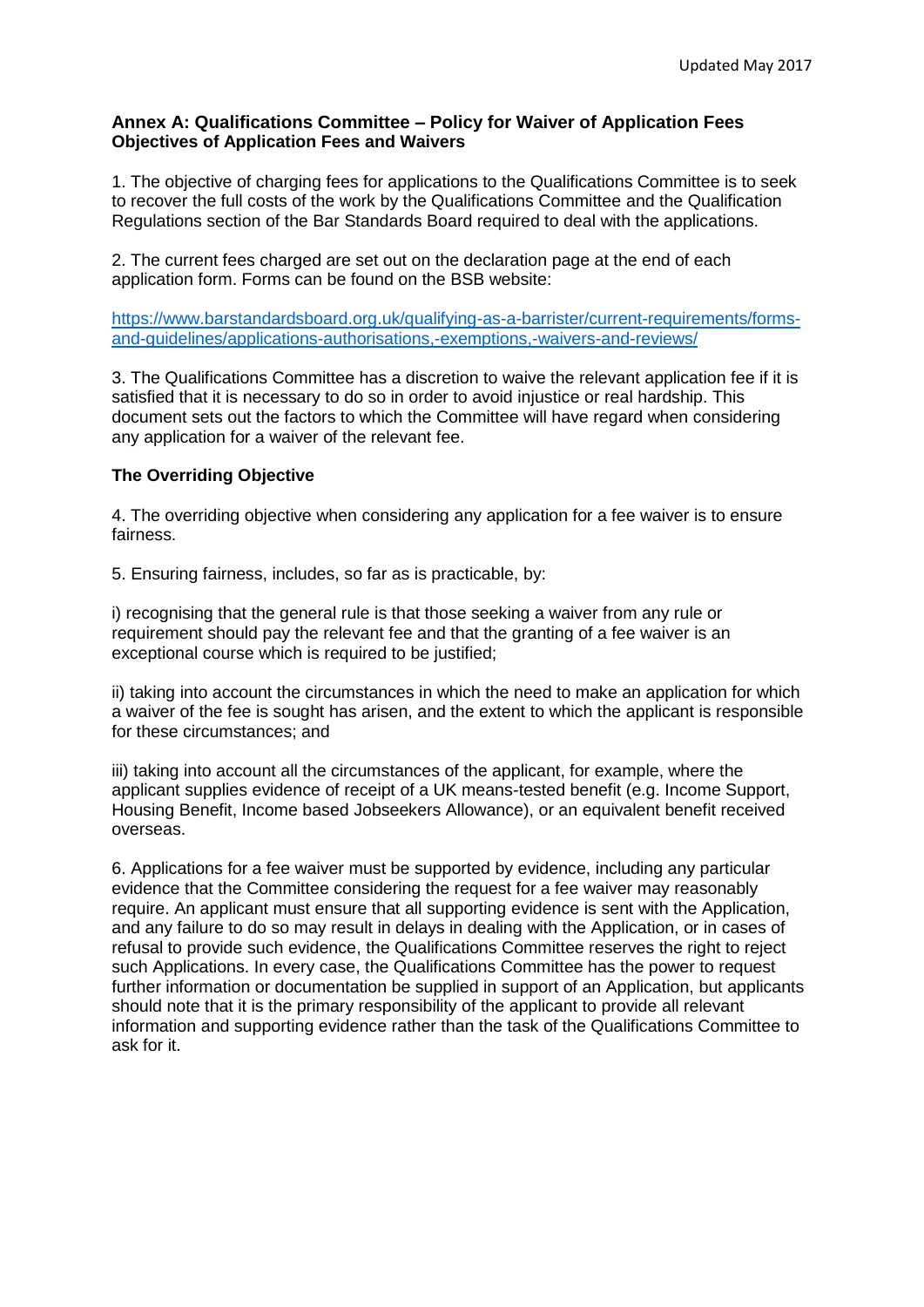# **Specific Considerations**

7. When dealing with the following specific applications, the Committee will also have regard to the following criteria when considering the overriding objective:

*i) In the case of applications for Certificates of Academic Standing (Credit Transfer), the Qualifications Committee will waive the application fee where an applicant has been compelled to transfer credit from one institution to another because of illness or other special circumstances. Full independent evidence of the circumstances surrounding the credit transfer will usually be required with the application, e.g. medical evidence where the reason is illness together with supporting evidence from the relevant institution(s).* 

*ii) In the case of applications for Retrospective Registration of Pupillage, the Qualifications Committee will usually waive the application fee where the applicant supplies a "Certificate of Posting" showing that an application for registration of pupillage was in fact posted to the Bar Standards Board prior to commencement of pupillage.* 

*iii) The Qualifications Committee will usually waive the application fee for any type of application where the applicant provides evidence that the need for the application arose as the result of an administrative or similar error on the part of the Bar Standards Board.* 

*iv) In the case of applications for waivers or extensions of time in relation to CPD requirements, the Qualifications Committee will usually waive the application fee where the waiver or extension of time sought is equivalent to the length of a break in practice on the basis of serious illness, bereavement, maternity/paternity leave or caring responsibilities for a dependent.* 

*All applications must be accompanied by* 

- *Evidence of the circumstances leading to the break in practice (e.g. medical evidence); and*
- *Confirmation from the applicant's Head of Chambers or employer (or in the case of an application by a Head of Chambers or a sole practitioner, some other independent confirmation) of the break in practice.*

*v) In the case of applications for extensions of time in relation to CPD requirements, the fact that an applicant has completed his/her requirements very shortly after the deadline will not, in itself, justify a waiver from the application fee.*